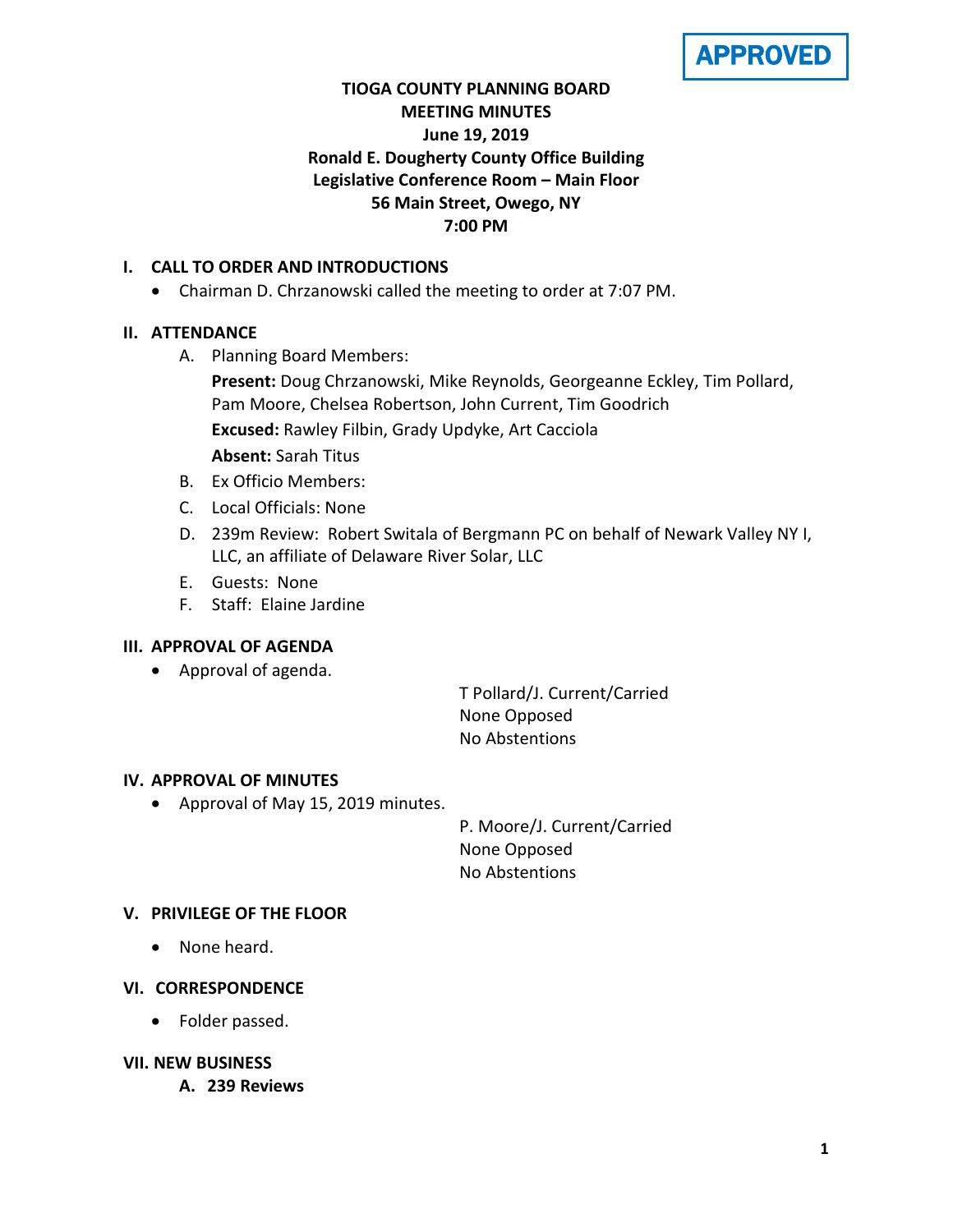

# **1. County Case 2019-008: Town of Candor, Solar Energy Systems Site Plan, Newark Valley NY I, LLC**

The applicant is proposing to construct and operate a 5.0 MWAC solar photovoltaic system via leasing from the owner approximately 30 acres located in the northwestern portion of the nearly 300-acre property. The current use of the property is non-active agricultural land and pasture.

Electric power generation from the solar panels will be connected to the utility grid by a transformer installed by NYSEG. Approximately 870 local households will benefit by reduction of their current electricity rate through the project owner's Community Solar Program. Construction is expected to take up to 16 weeks to complete. The solar panels will be 9 feet high from ground level with steel pylon bases.

The case is subject to 239 review because the property is enrolled in the NYS Agricultural District Program and is located on a county road. The Town of Candor has completed the Agricultural Data Statement form.

This project encompasses a wetland for which the applicant will be submitting a Jurisdictional Permit application to the US Army Corp of Engineers. It also involves disturbance of just over 1 acre for the constructing of an impervious surface access road. The applicant will be submitting a SWPPP to NYS DEC for stormwater construction compliance. The stormwater practice will be drainage designed to flow to a retention pond. This location is not within FEMA's Special Flood Hazard Area. Soils on this site are classified as Farmland of Statewide Significance.

The Tioga County DPW Commissioner was consulted on this case due to West Creek Road being a county road. He stated that the applicant will need a driveway permit, and that the access road will need a cross slope to prevent roadway runoff from exiting onto West Creek Road. In addition, a permit is needed if any utility poles are proposed in the right of way.

The applicant's proposal meets all requirements in the Town of Candor's Site Plan Review and Solar Energy Systems regulations. In this case, it is important to weigh the community benefit of the solar project vs. versus loss of agricultural land, as well as private property rights when making a decision.

Staff recommends approval of the Solar Energy Systems Site Plan Review with the conditions that the that the applicant obtains a driveway permit from the Tioga County DPW and follow their driveway access design recommendation, and that the applicant follows NYS Department of Agriculture & Markets Agriculture Solar Energy Guidelines during all phases of the project.

**R. Switala** confirmed that there are no poles to be located in the right of way. He also explained that the preferred location of the driveway access is the new one proposed to the south as shown on the site plan, and that is why there are two accesses shown.

**Q. T. Pollard** – Will there be a fence around the solar panels area? **A. R. Switala** – Yes. It will be more of an agricultural type fence that is eight feet high, and not chain link. He distributed a picture. **Q. P. Moore** – How will the property be maintained? **A. R. Switala** – It will be mowed and inspected once a month. **P. Moore** – Will the company bond the decommissioning, because the stated value of decommissioning seemed quite low. **A. R. Switala** – Yes. However, TCPB members stated that the company's Decommissioning Plan did NOT include bonding. E. Jardine stated that the Town of Candor law does not require bonding. **P. Moore** commented on the loss of agricultural land posed with this solar project. Discussion ensued on this topic; with the recognition that farmland is important, but the town's local law allows this land use and private property rights are important as well.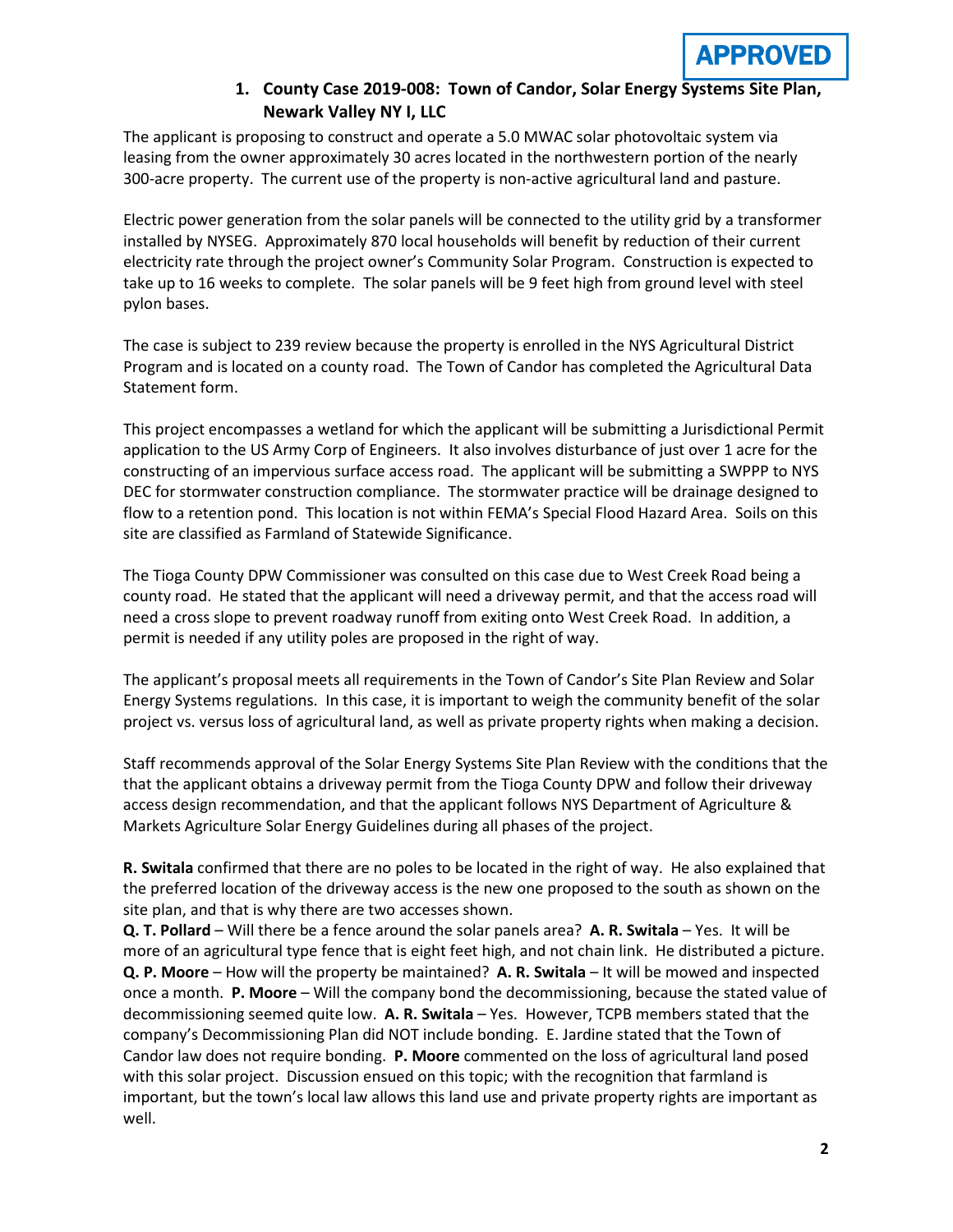

**R. Switala** commented that the access road is very steep and long, and heavy equipment will not be capable of driving up it. Panels will have to be unloaded at the bottom and taken up the hill by smaller trucks.

**Q. T. Pollard** – What is the size of this project? There are references to different acreages in the Project Description. **A. R. Switala** – This is because the length of the access road. The size with the access road is 49 acres, and the solar panel area only is 28 acres.

#### **Motion to recommend approval of the Solar Energy Systems Site Plan Review:**

| J. Current/D. Chrzanowski/Carried |                          |
|-----------------------------------|--------------------------|
| Yes                               | 6                        |
| Nο                                | 2 (P. Moore, T. Pollard) |
| <b>Abstention</b>                 | n                        |

#### **VIII. REPORTS**

- **A. Local Bits and Pieces**
	- **1. Town of Candor**  A. Cacciola
		- Not in attendance.
	- **2. Town of Nichols**  P. Moore
		- There is an Amish community locating in South Owego and Nichols.

#### **3. Town of Berkshire** – T. Pollard

• NY Rural Water Association Source Water Protection Plan for Berkshire is complete. Now what? E. Jardine asked if there are recommendations for water well testing included in the report.

# **4. Town of Tioga –** D. Chrzanowski

- No report.
- **5. Village of Waverly –** R. Filbin
	- Not in attendance.
- **6. Village of Owego** G. Eckley
	- No report.
- **7. Town of Newark Valley** S. Titus
	- Not in attendance.
- **8. Village of Newark Valley –** M. Reynolds
	- No report.
- **9. Town of Owego** J. Current and C. Robertson
	- Town of Owego Highway is working on stormwater drainage in the Sunnyside neighborhood.